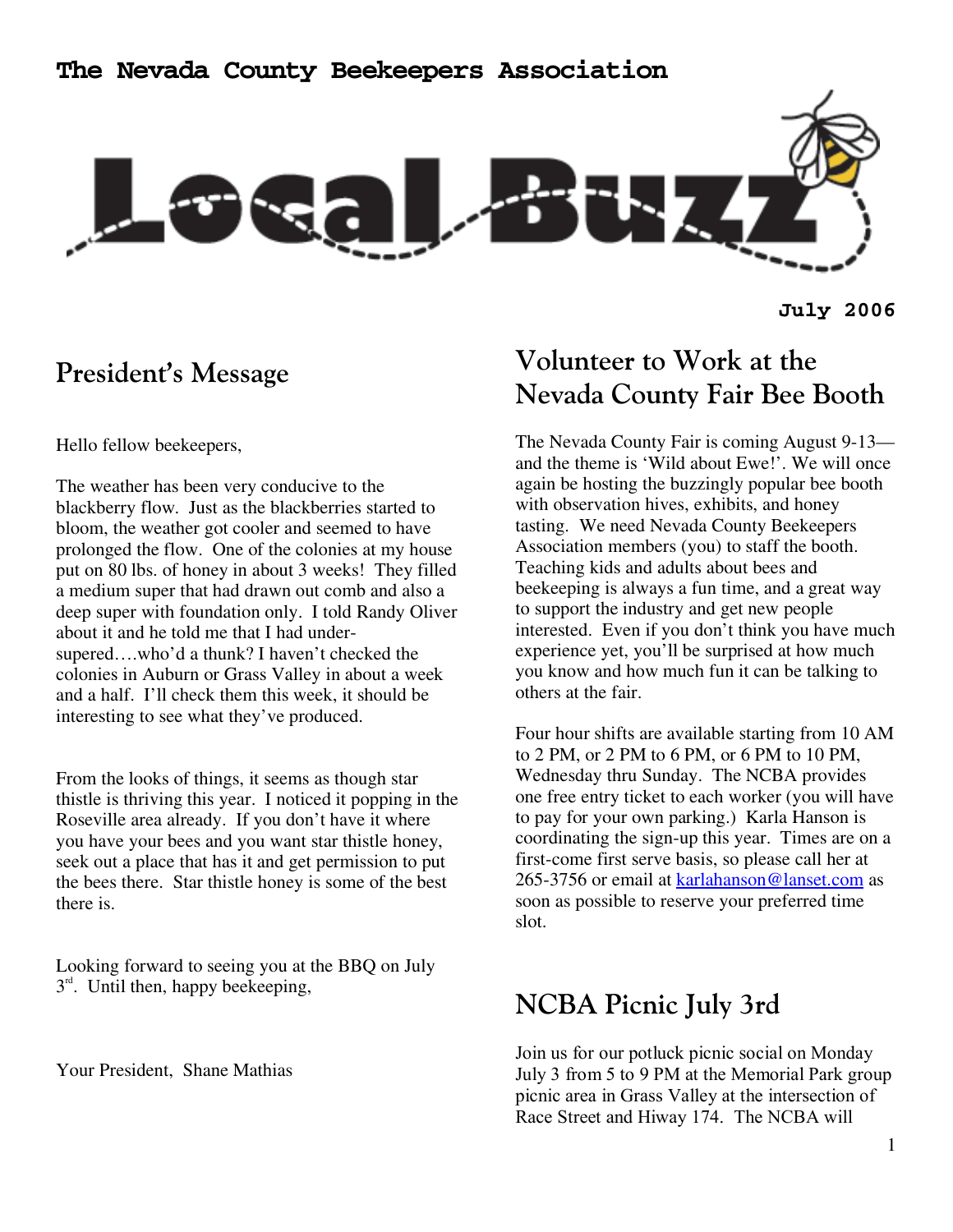provide: hot coals, ready at about 5:30 PM, nonalcoholic beverages, paper plates, napkins, cups and utensils. You provide: a main entree item to BBQ for yourself, and a side dish, salad, or dessert to share with the Association. You may also want to bring BBQ tools, lawn chairs, tablecloths, or games and entertainment etc. For questions or more details, please call Detlef Osburg at 268-2608 or  $\frac{\text{detlef}(a)$  gotsky.com See you there!

### **Bee Bits**

By Randy Oliver

Our honeyflow is winding down, although some of you may be placed for a potential yellow star thistle crop. It's been a very strange Spring. Our lower elevation yards literally starved before blackberry bloom, when they normally have a nice nectar flow. Our higher yards drowned in nectar from lateblooming manzanita. It's been yet another season of surprises! The blackberry flow has generally been good, with strong colonies putting on 40-100 lbs. of honey.

The new pollen substitute, Feedbee, developed in Canada looks very promising. It took 12 years of trial and error research to develop, and is now available commercially. I've contacted the distributor, and hope to have more information on, and possibly a pallet of, this exciting new product soon. California beekeepers going to almond pollination may greatly benefit by late summer and fall feeding of a protein supplement.

That paradigm of factual reporting, The Weekly World News (recent headline: SAN FRANCISCO HIRES NUDE WOMEN TO PROTECT GOLDEN GATE BRIDGE [from Islamic terrorists]), published an article in 1995 about using honey and cinnamon to cure virtually every disease. The article has been cited widely on the Web--e.g.,

www.advancedhealthplan.com/honeyandcinnamon.ht ml.

#### An interesting article in Hivelights

(www.honeycouncil.ca/users/folder.asp) talks about the "embodied energy" in various sweeteners and energy sources in Sweden and Canada. Embodied energy is the total energy used in the processes of growing, manufacturing, and/or transporting a

product--in other words, the total energy cost. In Sweden, a pound of domestic honey on the store shelf took 7½ times less energy to produce than a pound of sugar. To quote the article: "It is not difficult to understand why other sweeteners take more energy to produce than honey. Cane, corn and beets are among the greediest cultivated plants on the planet, demanding more fertilizer, pesticides and irrigation than any other field crops. Growing these crops not only takes a lot of energy, but it can be hard on the land. U.S. corn production, for example, erodes soil about 18 times faster than it can be reformed and uses more pesticides and herbicides than any other US crop. Cane sugar has similar impacts. Australian cane farmers, for example, use 40% of the total the irrigation water in Queensland. The resultant runoff has contributed to an annual discharge of 7,000 tonnes of nitrogen and 11,000 tonnes of phosphorous into the fragile Great Barrier Reef lagoon ecosystem.

"Beekeepers, by contrast, leave virtually no trace on farm ecosystems. Honey is either a byproduct of cultivated crops or comes from unmanaged wildflowers. Our main floral sources are alfalfa and clover, both of which naturally fix nitrogen into our soil and reduce our reliance on fossil-fuelbased fertilizers. Our only major input is the sugar we feed our colonies for winter. This input, however is typically offset by the amount of honey we make; in Canada's prairie honey belt we typically produce three to four times the calories of honey compared to calories of sugar needed for winter. The difference is even wider among some of my thriftier beekeeping neighbors.

"Honey also beats out other sweeteners when it comes to the energy associated with refining. Honey, in fact, has no refining step. We just spin the honey out of the frames and send it to be bottled. Honey extraction uses a miniscule amount of energy compared, for example, to the wet milling of corn for corn syrup. Wet milling is arguably the most energy intensive foodprocessing step in the world. Wet milling gobbles up 15% of the US food industry's total energy expenditure.

"Not only does honey take less energy to produce and process than refined sweeteners, but it also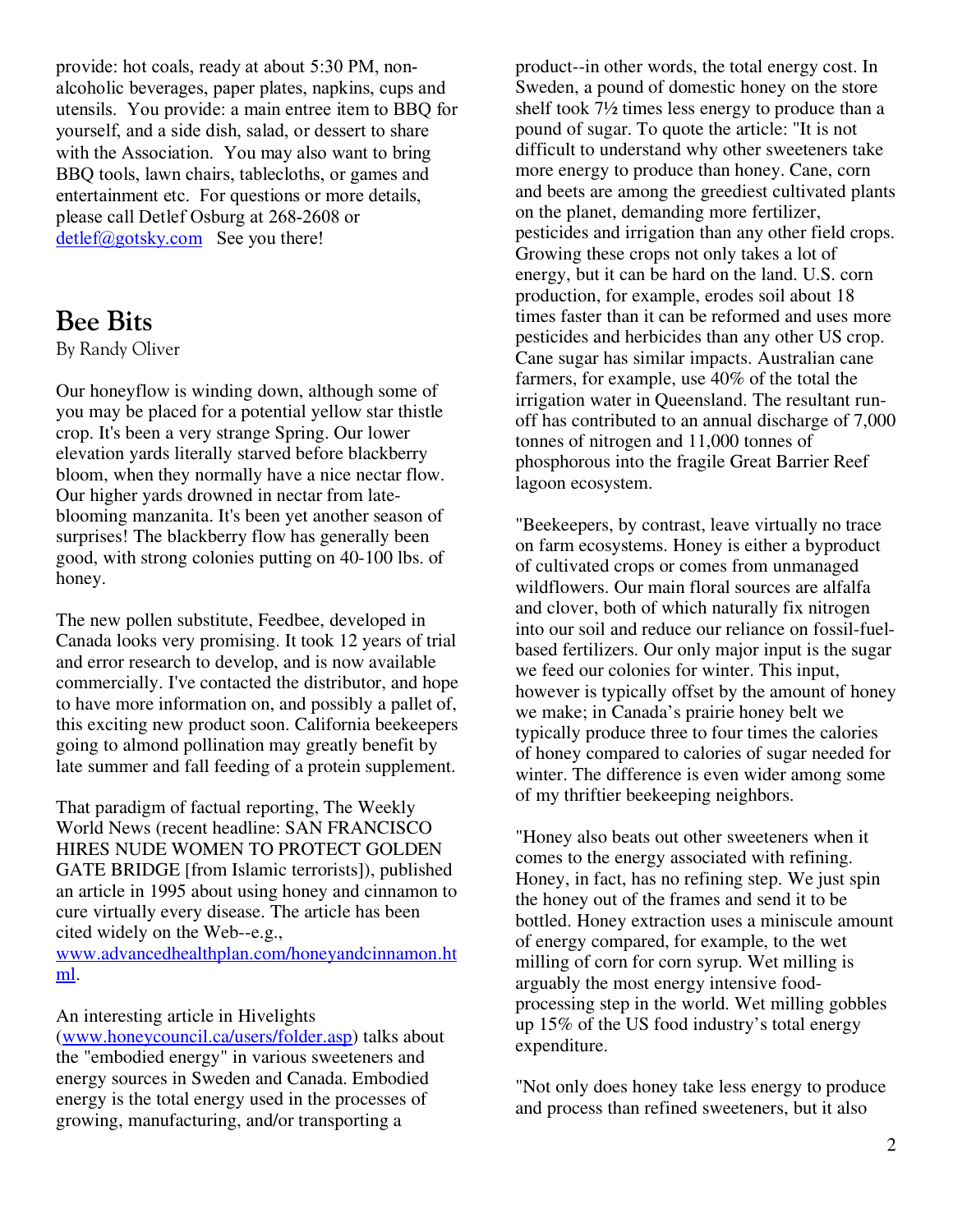travels the least distance to get to Canadian consumers. Travel is an important environmental issue because the energy costs of transporting food can rival that of costs of processing. These transportation costs are the primary reason for the five times higher embodied energy of honey imported into Sweden compared to domestic honey.

"Refined sugar takes an incredible journey to reach Canadians. Canada imports 90% of its sugar. Approximately 1 million tons of raw sugar comes into Canada, primarily from Australia and Cuba and is refined by one of four Canadian companies. Domestic sugar production is tiny by comparison and is easily missed when driving through the heartland of Canada's sugar beet industry in southern Alberta.

"Not only is honey Canada's most sustainable sweetener, but also it is arguably the most ethical. When Canadian's buy table sugar they not only buy an exported product, but also a sweetener produced by laborers toiling under the most terrible of working conditions.

"Political privilege and inequity are way of life in the cane sugar industry. The exploitation of cane workers is severe across most developing countries but has also plagued immigrant workers in US cane fields. Conditions that verge on slavery have been reported among Haitian refugees working in the cane fields of the neighboring Dominican Republic. The UN reports child labor is widely used in cane cultivation in Brazil, Central America, Africa and the Philippines. Cane cultivation in developing countries is largely manual, backbreaking and unsafe. Sugarcane workers labor in direct sunlight and use machetes and other sharp tools to harvest the crop, which results in high rates of injury to their arms, hands and legs.

"Canadians buying domestic honey, by contrast, support a beekeeper who owns their own business and who abides by numerous health and safety regulations. Canadian beekeepers enjoy a high standard of living compared to workers in developing countries. Furthermore, buying honey supports our ailing rural communities."

I think I'll make a copy of this article for our Bee Booth. Yet another reason to use honey, rather than sugar.

## **Oven Fried Honey Chicken**

Submitted by Karla Hanson

#### INGREDIENTS

1/4 cup honey 2 tablespoons balsamic or red wine vinegar 1 1/2 cups dried bread crumbs 1 tablespoon olive oil 6 (4-6oz.) fresh boneless, skinless chicken breasts, halves

Preheat oven to 375F.

In shallow bowl, whisk together honey and vinegar. Pour bread crumbs into separated bowl. Set bowls aside. Spread oil over foil-lined baking pan large enough to hold all chicken pieces in one layer. Roll chicken pieces in honey mixture, then in bread crumbs; place in pan. Bake for 30 minutes, or until cooked thoroughly

### **June Minutes**

Pres Mathias opened with Q&A comments. Randy Oliver: We reserved Helling Library next six months for meetings; use of Vets bldg still undecided. July 22 deadline for Fair (9-13August) honey entries. Fair entry book available at libraries. July 3 meeting at Grass Valley Memorial Park, Hwy 174 at Race St., 5-9 PM. Pot luck BBQ; bring meat and casserole, dessert, etc. MOTION Oliver: approve May Minutes as published in Buzz. Approved. Varroa items: Resistant queens being widely studied. When drone raising stops in summer, mites then take over; treatment should then be performed. "Hygenic" type bees attack mites which have reproduced in cells, sacrificing the pupa and leaving white eyed corpses. Jack Meeks, sec.

**Paramount Citrus Demands 'No-Fly' Zone**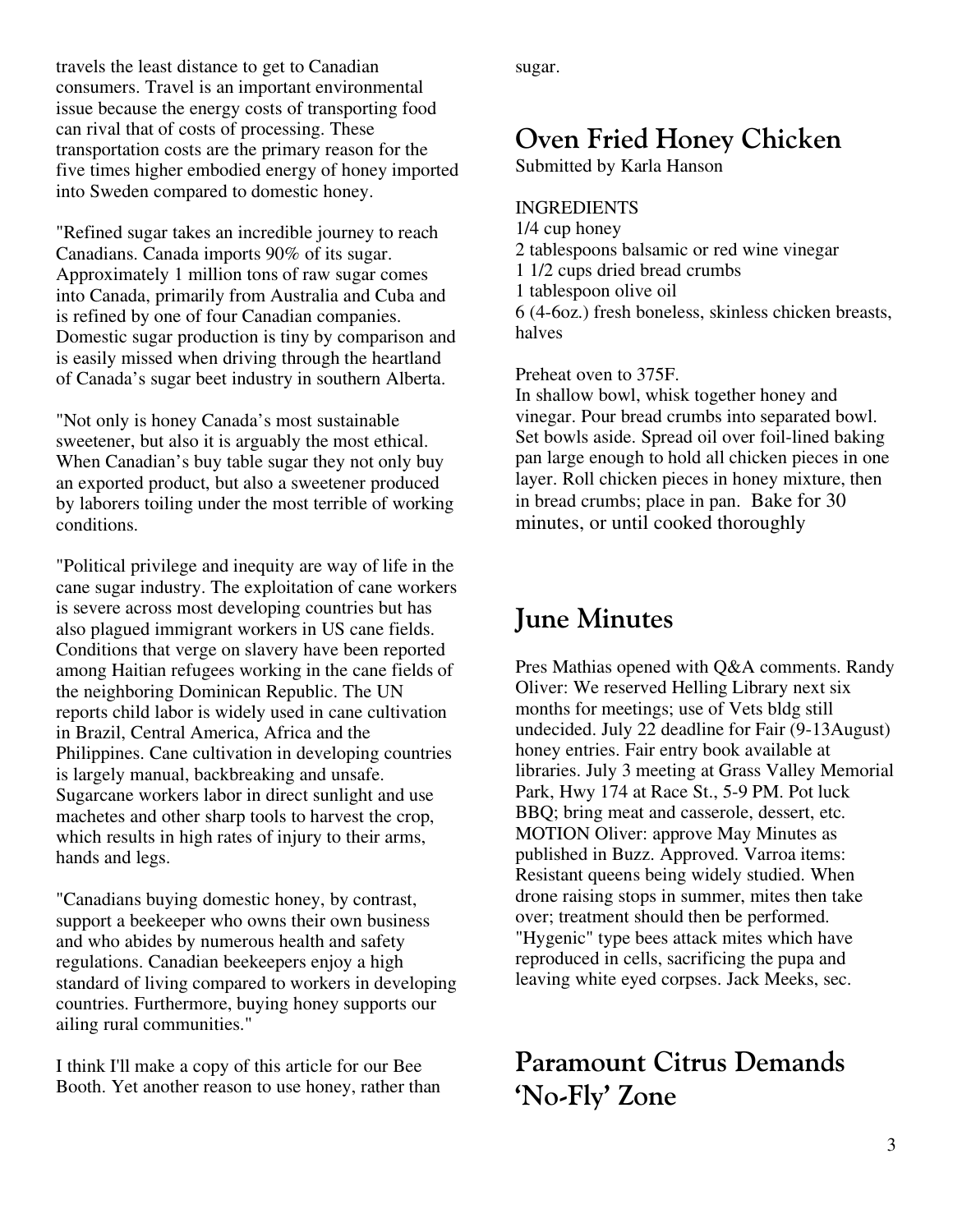Earlier this year, giant San Joaquin Valley farming company Paramount Citrus sent letters to local beekeepers demanding that they move their bees a minimum of two miles from certain citrus orchards. Clementine mandarins farmed by Paramount may produce seeds when pollinated, and the fruit is more valuable when seedless. The letter was sent to numerous beekeepers, many of whom complied. Those that refused were threatened with legal action. Understandably this demand to prevent bees from trespassing into a 'no fly zone' around citrus orchards has resulted in much negative press for Paramount Citrus. It may be a violation of right-to-farm laws, it is certainly a violation of logic, and sets a potentially disastrous precedent for beekeepers in a number of ways. It's especially ironic since Paramount also farms almonds and depends upon the services of 7,500 hives each spring. For more information, Google 'paramount citrus bees', or read http://blogs.venturacountystar.com/vcs/farming/

# **Beowulf and Beo Ceorl**

Our esteemed librarian, Tynowyn Slattery, volunteers these items. She found in the Rectitudines Sungularum Personarum, which is a compendium of rural customs in Anglo-Saxon England dating from 1000 AD, a description of duties and benefits of various occupations or stations, including that of beo ceorl (beekeeper). The beo ceorl belongs to the lowest rank of free men, listed along with the swineherd.

The name Beowulf, the hero of The Beowulf poem which survives in a single manuscript copy that was made in ca AD 1000, means bear, and it is constructed in the following way. The Beo-element is the Saxon word for bee, and his name means literally a bee-wolf. The bear has a dog-like face and was seen by those who wisely kept their distance to apparently be eating bees when it raided their hives for honey. So they simply called the bear a bee-wolf.

## **Varroapop**

Last month Randy Oliver mentioned a computer program that allows a beekeeper to model the varroa population of their hives depending upon how it's

managed. The program, 'Varroapop' (pop as in population) was written by researchers at the Carl Hayden Bee Research Center. Although the bugs are still being worked out of the program, and it apparently doesn't handle all possible management techniques, it may be interesting to take a look at it, see

http://gears.tucson.ars.ag.gov/soft/vpop/vpop.html

#### **Sacramento Beekeeping Supplies**

• Complete line of all beekeeping supplies

.

- Candle making supplies (molds, wicks, dyes, scents)
- Glycerin soap making supplies (soap base, molds, scents, and dyes)
- Honeycomb sheets for rolling candles (50) colors and in smooth)
- Beeswax and paraffin, special container candle wax
- Gifts, books, ready made candles 2110 X Street, Sacramento, CA 95818 **(916) 451 – 2337** fax (916) 451 – 7008 email:sacbeek@cwnet.com Open Tuesday through Saturday 9:30 – 5:30 MAIL ORDERS RECEIVE QUICK SERVICE

# **Fair Entries Due July 22**

Fair entries for the Nevada County Fair are due on July 22. Not only can you enter various colors of honey, there are also categories for: comb, cut comb with honey, granulated honey, novelty jars, gift basket, frame of honey, and beeswax. (Surely you have one of these to enter?) A first prize ribbon nets \$3, second \$2, and third \$1.

Entering is now easier than ever. Paper applications delivered or mailed to the fairgrounds are 50 cents per category, but still exhibits entered online are FREE! Catalog and entry forms are available at:

http://www.nevadacountyfair.com/HTMLS/aafair. html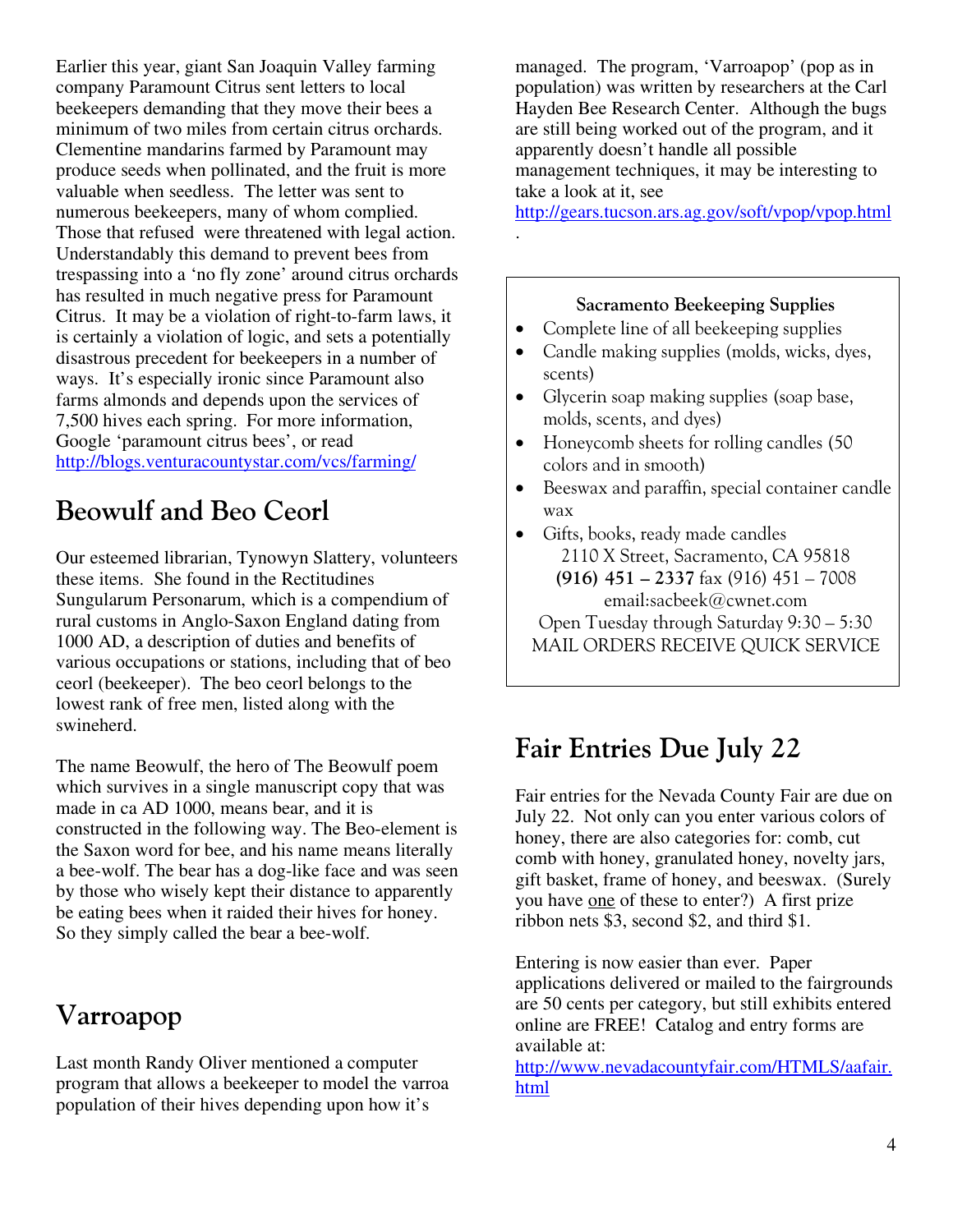This is one of few California County fairs that still has honey and beekeeping exhibits, no doubt at least partly because of the strength and interest of this local Association. Help keep it up by entering something into the fair.

### .**Honey Lavender Ice Cream**

2 cups whole milk ¼ cup dried lavender 1/3 cup honey 5 large egg yolks  $\frac{1}{4}$  cup sugar 1 cup heavy cream

In a medium saucepan, combine milk, lavender, and honey. Bring to a gentle boil, cover, and remove from heat. Let steep for 5 minutes. Strain mixture, reserving milk and discarding lavender. Combine egg yolks and sugar in the bowl. Beat with an electric mixer on medium-high speed until very thick and pale yellow, 3 to 5 minutes. Meanwhile, return milk to a medium saucepan, and bring to a simmer over medium-low heat. Add half the milk to egg-yolk mixture, and whisk until blended. Stir mixture into the remaining milk, and cook over low heat, stirring constantly, until mixture is thick enough to coat the back of a wooden spoon. Remove from heat, and immediately stir in cream. Strain mixture into a medium mixing bowl set in an ice-water bath, and let stand until chilled, stirring from time to time. Freeze in an ice-cream maker according to manufacturer's instructions. Store in an airtight plastic container up to 2 weeks. Makes about one quart.



#### **Cottage Cosmetics**

 A how-to guide for making fine olive oil soap and all natural personal care products using beeswax is available from local author and herbalist, Linnie McNaughton. Detailed instructions are included. To order send check for \$15(Cost of book is \$12, plus shipping and tax) to: GREEN BLESSINGS 21055 Dog Bar Rd., Grass Valley 95949 or call (530) 906-0831 or e-mail at greenblessings@infostations.com.



• Foundation Waterproofing • Mold Prevention . Bobcat with Front End Loader + 8,000 lbs Excavator

Phone: 530-346-9196

Cell: 530-308-9690